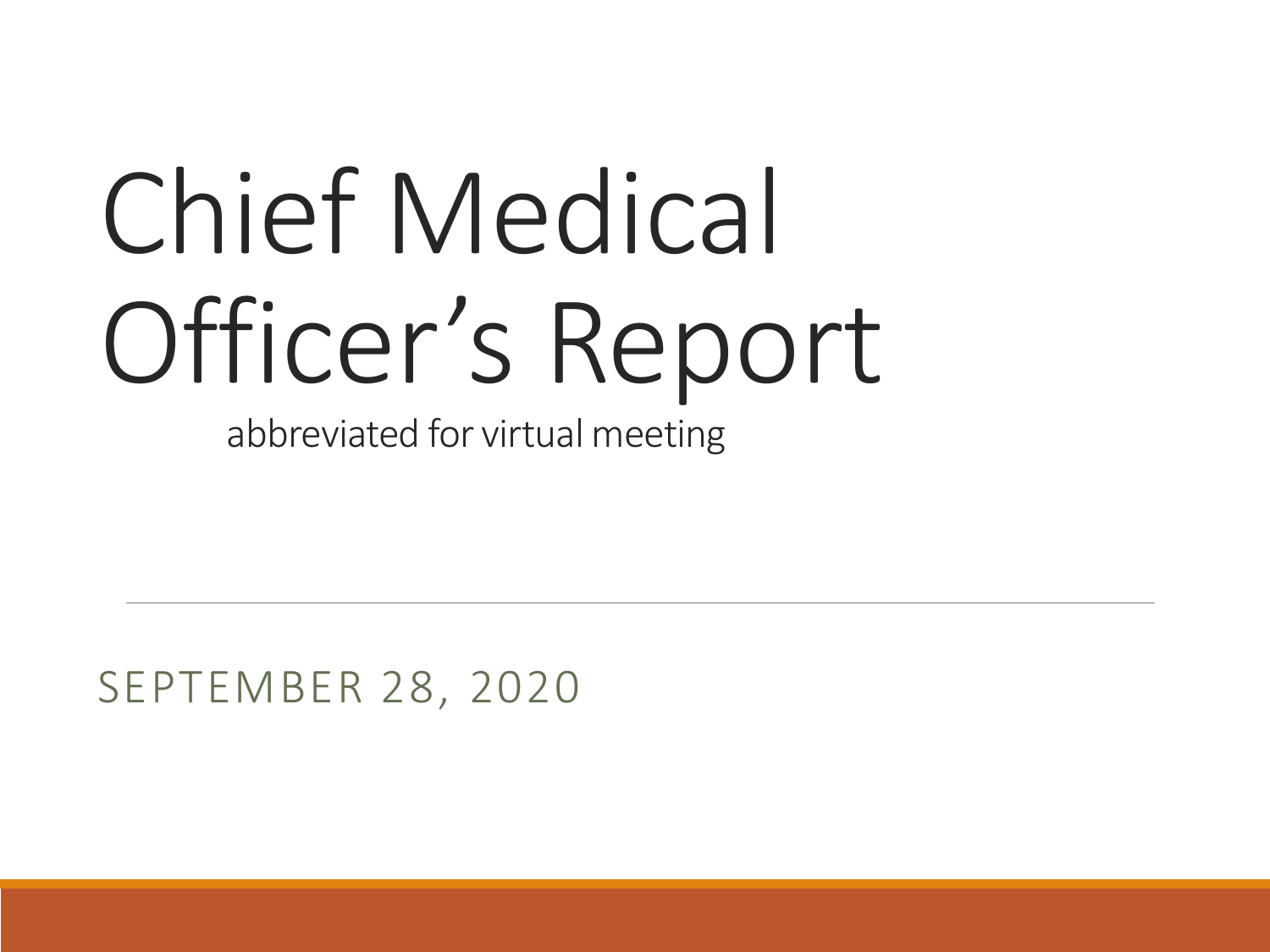## Recruitment and Staffing

## **OPPORTUNITIES** 50K LA

#### **Announcements and Updates**

◦ Dr. Neeley at Hometown contract through 12/31/2020

#### **Current vacancies**

- Saluda filled with Dr. Grate (2 days per week), Dr. Holmes (Wed) and floaters
- LC4 filled for now with Elizabeth Morris, FNP (hired as a floater)

#### **Upcoming Vacancies/Resignations**

◦ Hometown Peds – to be filled by Dr. Daniel Lapp

### **Recruiting/Plans**

- Angela Welch, PA and Chanelle Jackson, FNP hired as floaters
- Residents interested from MCFM; 0 for 2021
- Regular FP and Peds recruitment meetings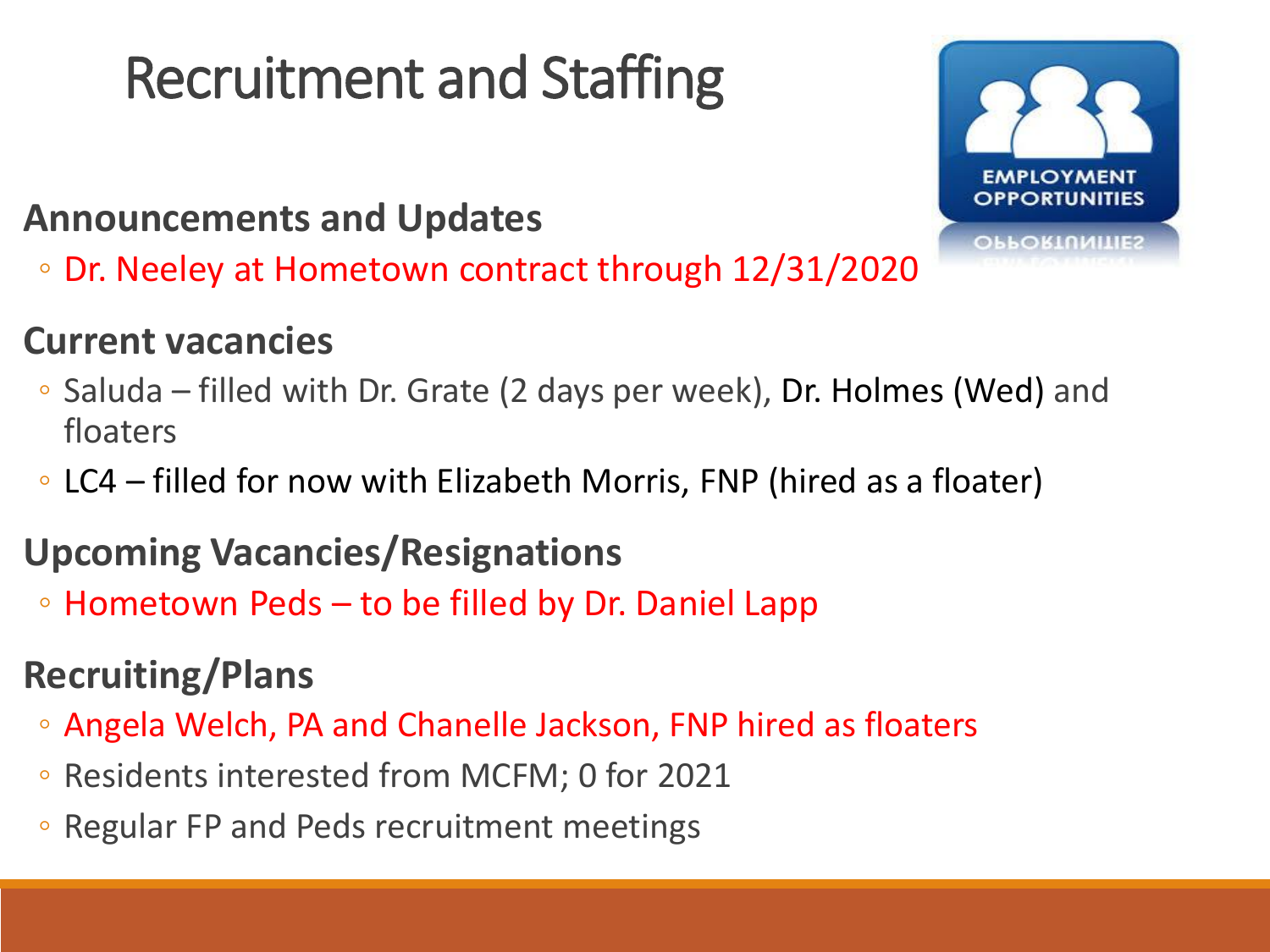| <b>Clinical Measure</b>                 |       | Where we are $ $ Where we were | <b>Change</b>    | Goal | <b>At Goal?</b> | <b>Comment</b>                                 |
|-----------------------------------------|-------|--------------------------------|------------------|------|-----------------|------------------------------------------------|
| <b>Controlled Diabetes</b>              | 62.9% | 62.6%                          | Improving        | 60%  | <b>TRUE</b>     | <b>Small increase</b>                          |
| <b>Uncontrolled Diabetes</b>            | 25.1% | 25.4%                          | Improving        | 20%  | <b>FALSE</b>    | Small decrease                                 |
| <b>Hypertension Control</b>             | 60.5% | 60.5%                          | Worsening        | 60%  | <b>TRUE</b>     | <b>Really flat</b>                             |
| <b>Cervical Cancer Screening Rate</b>   | 38.9% | 38.9%                          | <b>Worsening</b> | 35%  | <b>TRUE</b>     | Also flat                                      |
| <b>Breast Cancer Screening Rate</b>     | 52.5% | 53.3%                          | Worsening        | 60%  | <b>FALSE</b>    | Moderate decrease                              |
| <b>Colorectal Cancer Screening Rate</b> | 46.8% | 46.2%                          | Improving        | 47%  | <b>FALSE</b>    | Small increase                                 |
| 2 Year Old Vaccination Rates            | 21.6% | 21.9%                          | Worsening        | 30%  | <b>FALSE</b>    | Small decrease                                 |
| <b>Adolescent Well-Care Visits</b>      | 46.2% | 46.7%                          | <b>Worsening</b> | 50%  | <b>FALSE</b>    | Small decrease                                 |
| Well-Child Visits, Age 3-6 yrs          | 58.3% | 58.5%                          | Worsening        | 60%  | <b>FALSE</b>    | Small decrease                                 |
| Well-Child Visits, 6 before 15 months   | 51.7% | 60.2%                          | <b>Worsening</b> | 55%  | <b>FALSE</b>    | Correction in reporting                        |
| <b>Depression Screening Rates</b>       | 48.6% | 49.1%                          | <b>Worsening</b> | 30%  | <b>TRUE</b>     | Small decrease                                 |
| <b>Diabetic Eye Exams</b>               | 21.2% | 18.9%                          | Improving        | 30%  | <b>FALSE</b>    | <b>Big increase</b>                            |
| <b>Diabetic Kidney Screening</b>        | 67.8% | 65.9%                          | Improving        | 80%  | <b>FALSE</b>    | <b>Big increase</b>                            |
| <b>HIV screening - NEW MEASURE</b>      | 24.0% | 11.3%                          | Improving        | 20%  | <b>TRUE</b>     | Huge increase from baseline<br>just last month |

**One reporting problem fixed, another realized and corrected More normalization Still some effects of decreased utilization**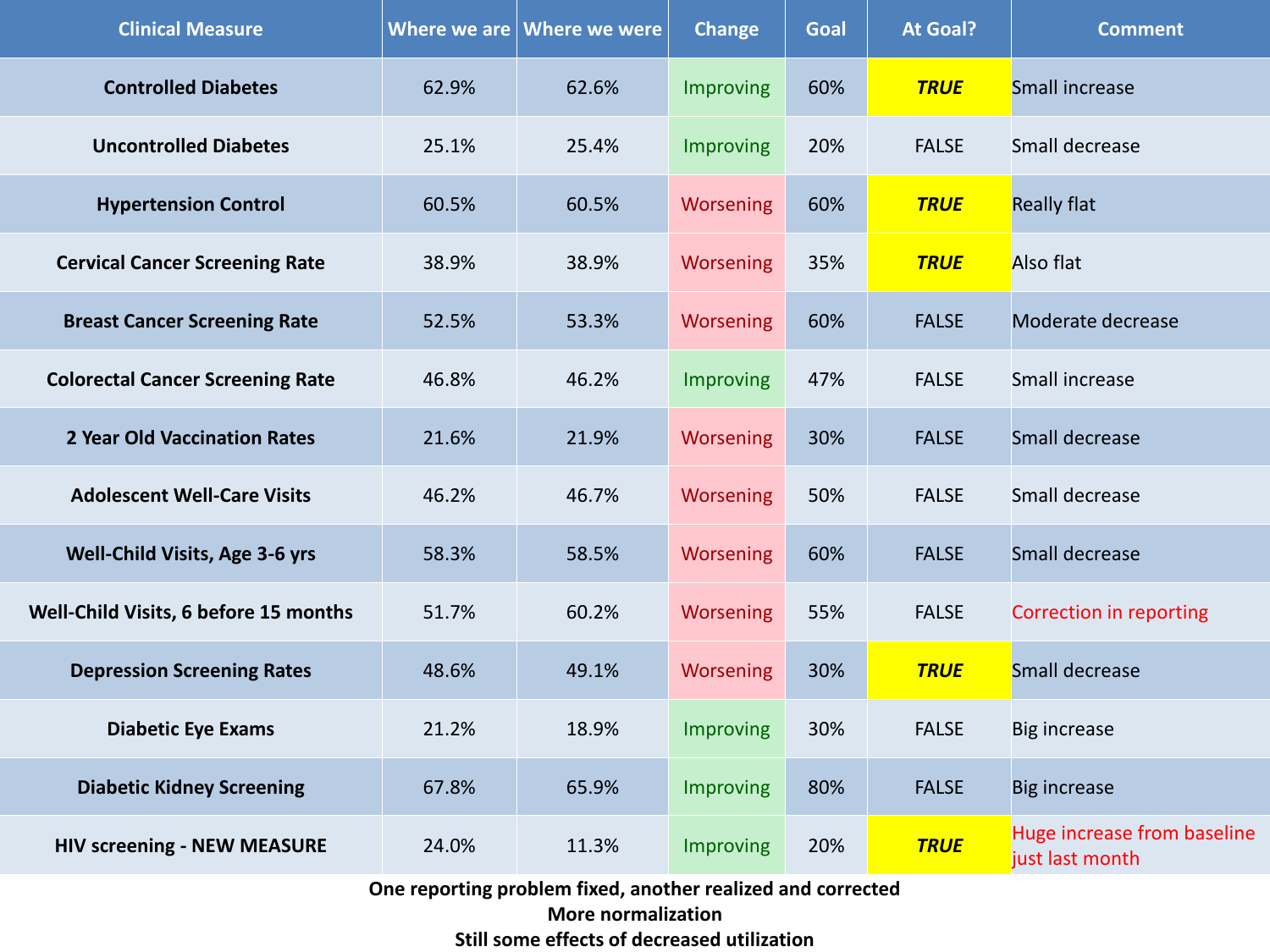## Quality Improvement Committee

**Meeting August 25, 2020**

Approval of previous meeting minutes – May 26, 2020

Primary goal of this meeting was to present the Annual Risk Assessment

Simons presented the Annual Risk Assessment to the committee with opportunity for questions and discussion

Next meeting, September 22, 2020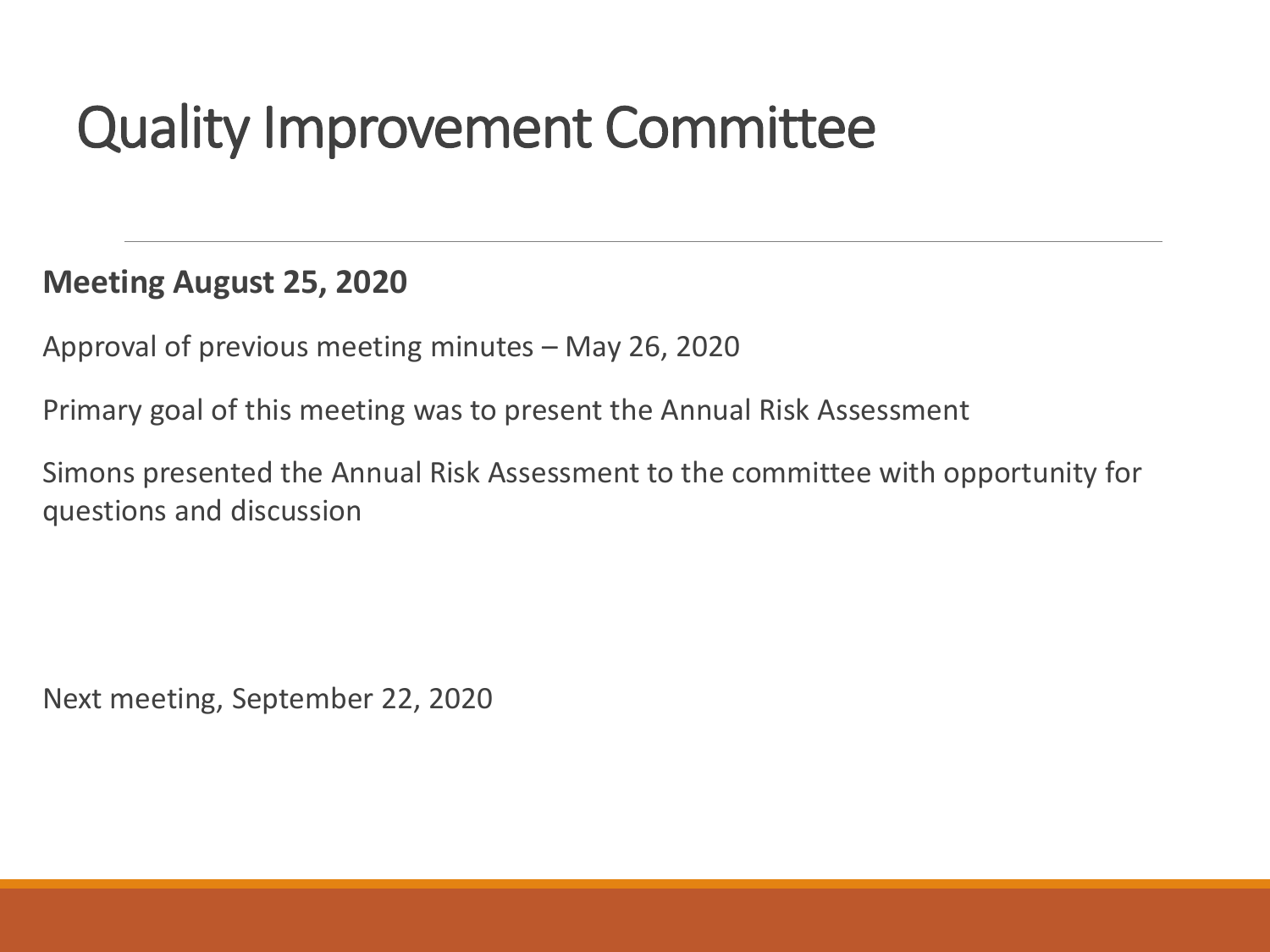## Risk Management



#### *Meeting August 18, 2020*

Incident reports since last meeting were reviewed and included prescription errors, falls, agitated patients, vaccine errors. No significant trends but a couple of issues needing investigation.

Reviewed current state assessment – annual training completion remaining unchanged in MedTrainer, but starting process of transition to HealthStream.

Training tool has been changed to HealthStream for new employees, soon to be deployed to all employees

Risk assessment done. No new identified risks added. Other risks updated with current mitigation efforts, such as transitioning to Microsoft 365 for communications security, vaccine temperature issues with refrigerators, persistent coding issues and upcoming coding changes.

Insurance coverage of refrigerated items in pharmacy has been implemented with a "medical endorsement".

Next meeting date October 20, 2020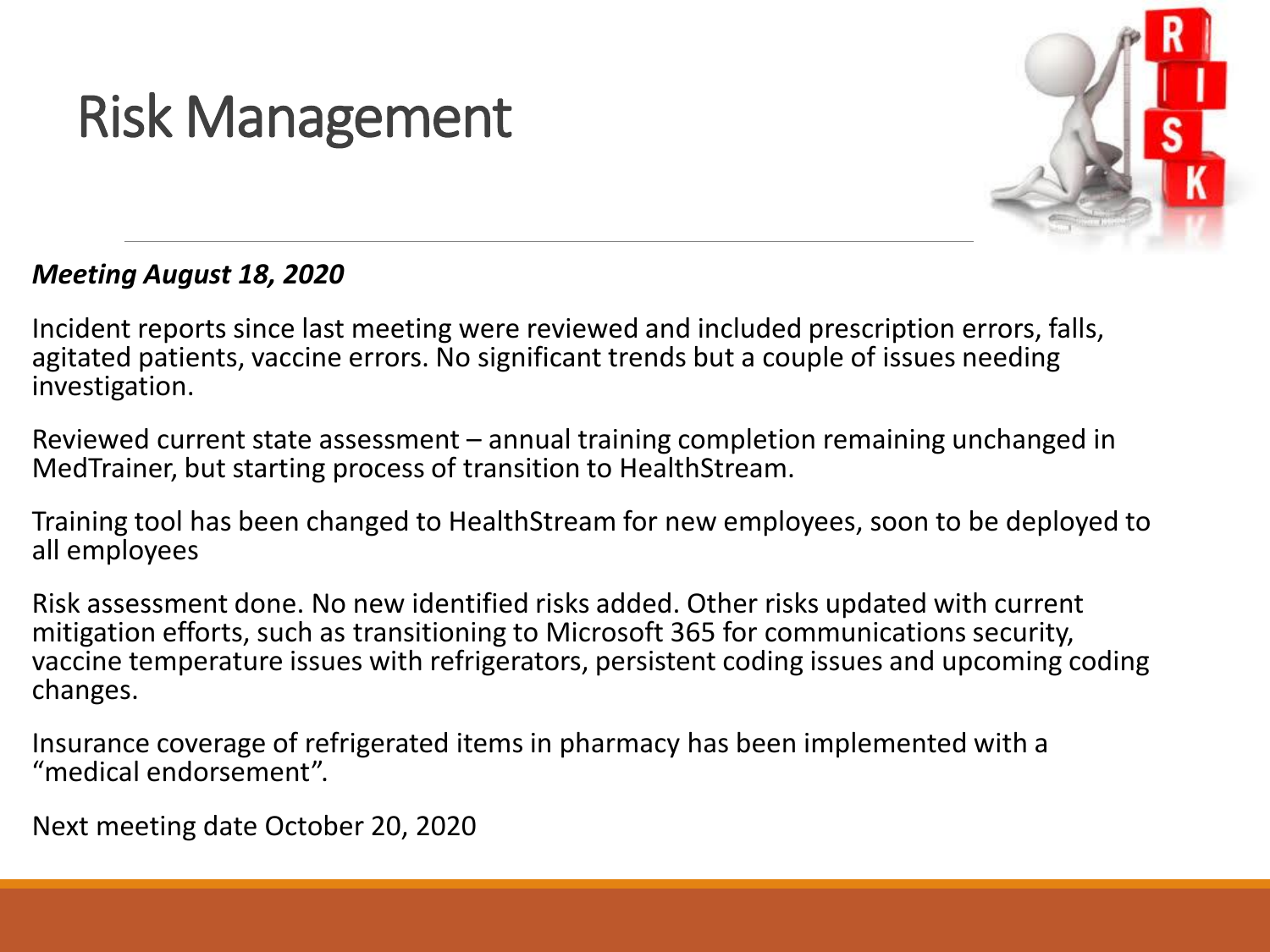## Risk Management

**Risk Management Goals**

**Risk Management Plan V** 

**Risk Management Committee** 

**Current risk assessment** 

Quarterly risk assessments  $-$  4 completed for 2020  $\sqrt$ 

**Annual Risk Management Report presented** 

Risk Management Training plan developed and implemented (in transition to all staff)  $\blacktriangleright$